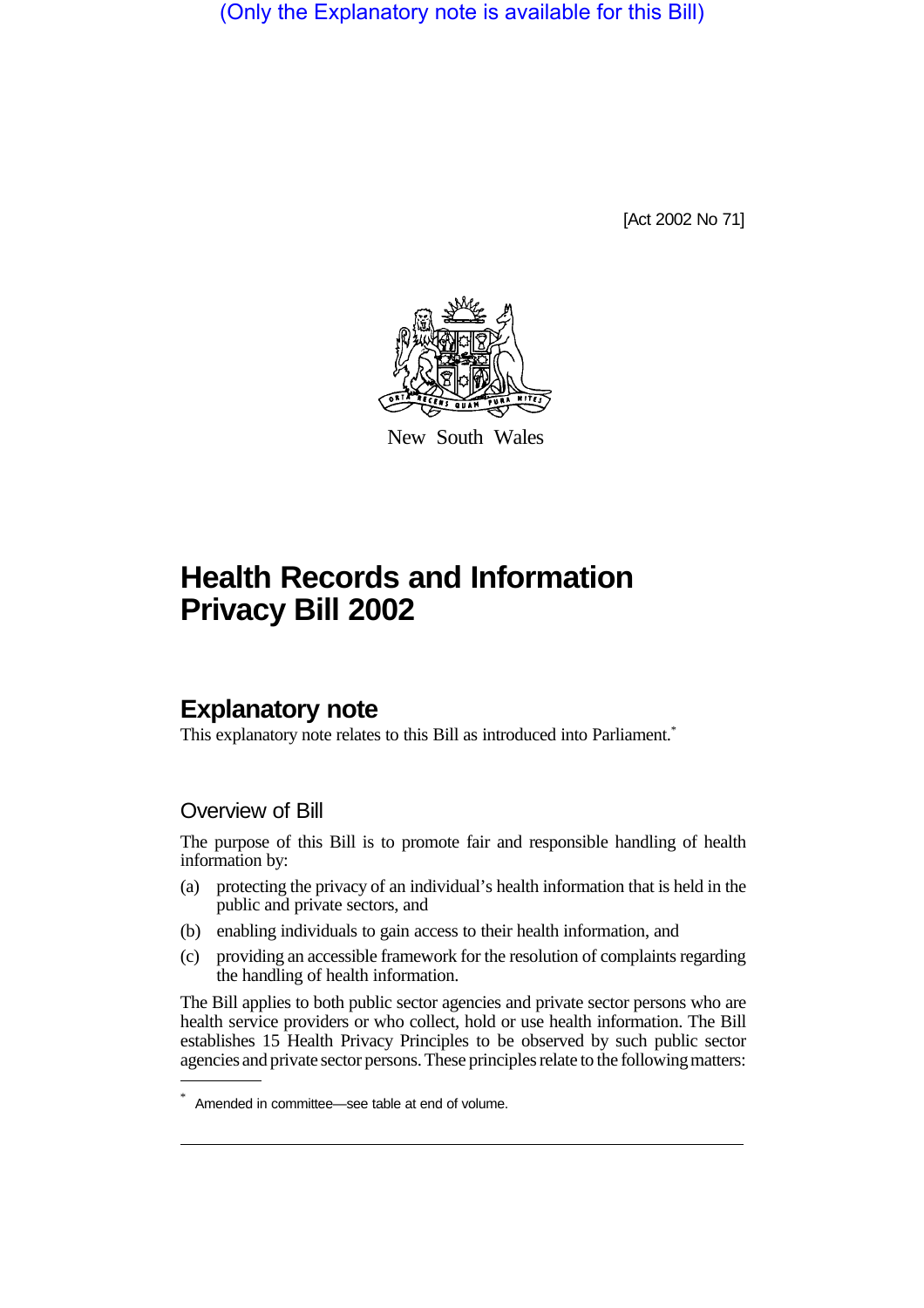Explanatory note

- (a) the purposes of the collection of health information,
- (b) the relevance, extent, accuracy, completeness and currency of health information collected,
- (c) the collection of health information from the individuals concerned,
- (d) making an individual from whom health information is collected aware of certain matters,
- (e) the retention and security of health information,
- (f) enabling an individual to ascertain certain information about health information held by an organisation,
- (g) access to health information,
- (h) amendment of health information,
- (i) the continuing relevance, accuracy, currency and completeness of health information,
- (j) the use of health information,
- (k) the disclosure of health information,
- (l) assigning and using identifiers for individuals,
- (m) enabling individuals to enter into transactions or receive health services anonymously,
- (n) the transfer of information out of New South Wales or to Commonwealth agencies,
- (o) the computerised linkage of health records.

The Bill also sets out some specific requirements for private sector persons who hold health information relating to the retention of health information, and access to and amendment of health information by the individual to whom the information relates.

The Bill provides for the making of health privacy codes of practice by the Minister to regulate specified matters. These health privacy codes of practice may modify the Health Privacy Principles and the other specific requirements for private sector persons.

The Bill provides for the making of complaints about the handling of health information by public sector agencies or private sector persons to the Privacy Commissioner and ultimately to the Administrative Decisions Tribunal, although there are different procedures for complaints against public sector agencies and private sector persons.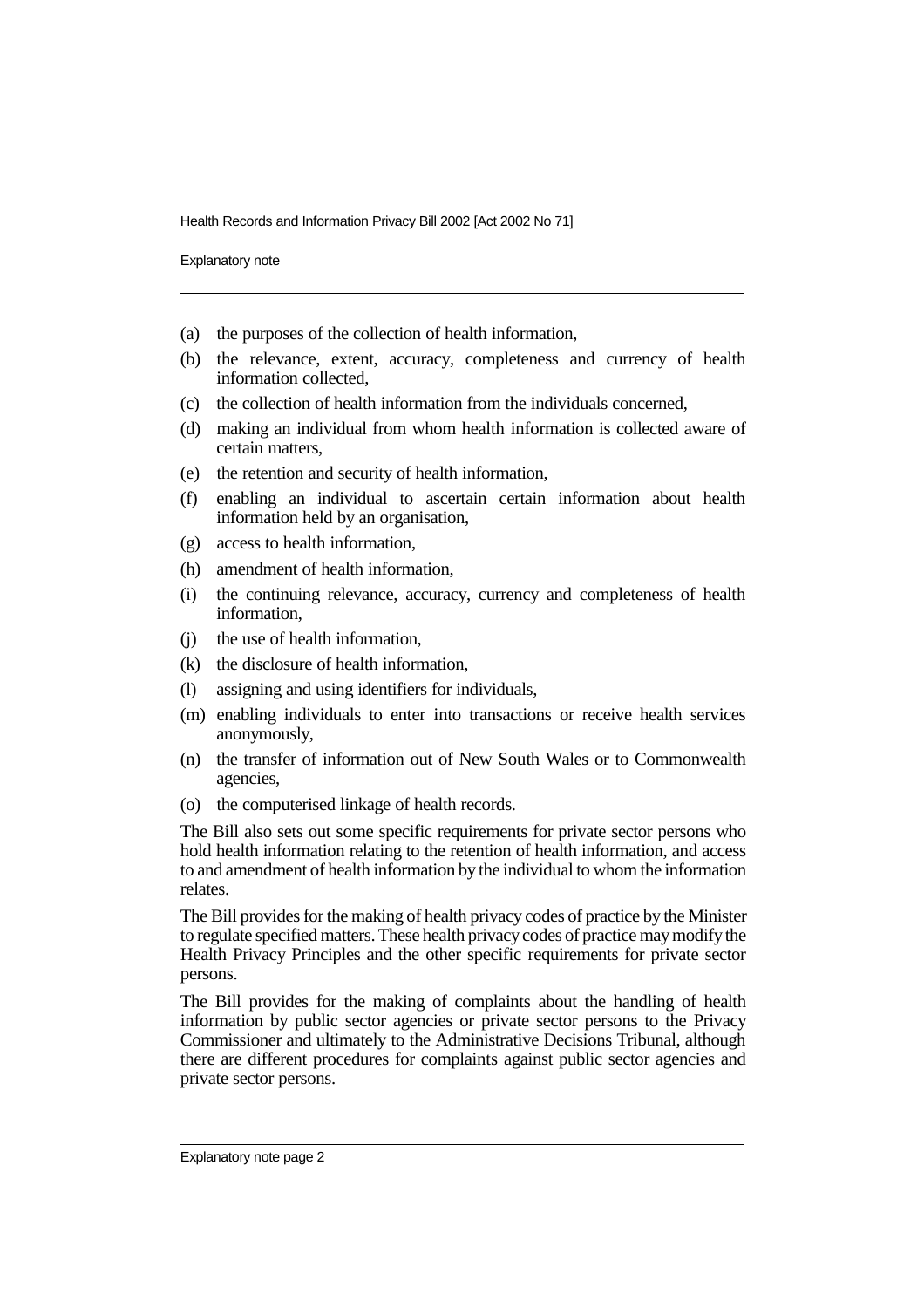Explanatory note

### Outline of provisions

### **Part 1 Preliminary**

**Clause 1** sets out the name (also called the short title) of the proposed Act.

**Clause 2** provides for the commencement of the proposed Act on a day or days to be appointed by proclamation.

**Clause 3** sets out the purpose and objects of the proposed Act.

**Clause 4** contains definitions of terms used in the proposed Act. In particular, it defines *organisation*, *private sector person* and *public sector agency*. *Organisation* means a public sector agency or a private sector person, and includes individuals. Some organisations are *health service providers* (defined to mean an organisation that provides a health service, but not to include an organisation exempted by the regulations, or an organisation that merely arranges for a health service to be provided by another organisation).

#### **Clause 5** defines *personal information*, and **clause 6** defines *health information*.

**Clause 7** deals with the circumstances where individuals are incapable of doing an act authorised, permitted or required under the proposed Act, such as making a request for access to health information or consenting to disclosure of health information. The clause provides that an *authorised representative* may do such an act on behalf of the individual, and that an authorised representative may not do such an act on behalf of an individual if the individual is capable of doing that act.

The term *authorised representative* is defined in **clause 8**. **Clause 9** sets out when an organisation "holds" information for the purposes of the proposed Act, and **clause 10** provides that an organisation does not "collect" information for the purposes of the proposed Act if the receipt of the information is unsolicited.

# **Part 2 General operation of Act**

**Clause 11** requires organisations to which the proposed Act applies to comply with the Health Privacy Principles and with any health privacy code of practice or a provision of Part 4 that is applicable to the organisation.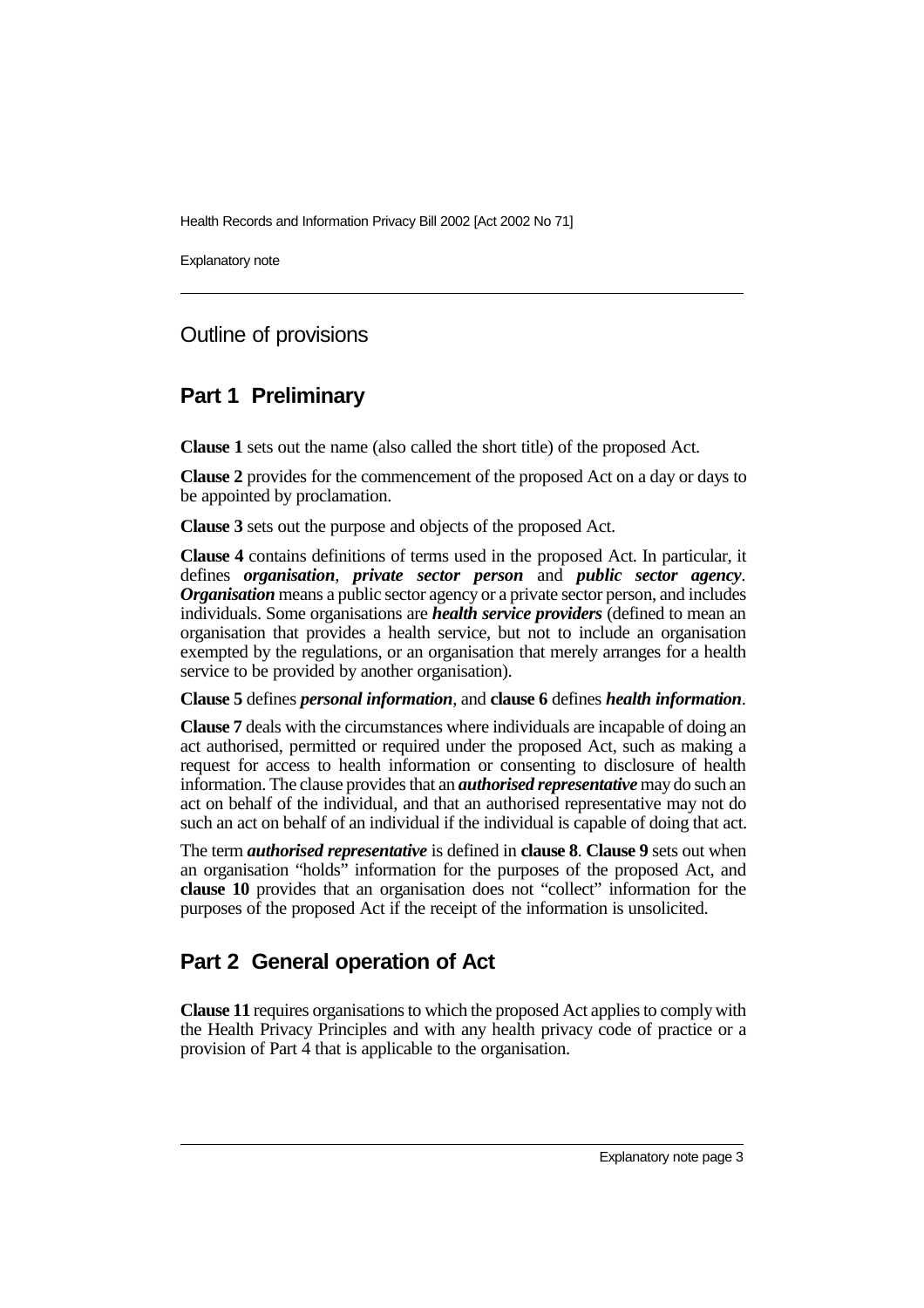Explanatory note

The 15 Health Privacy Principles (HPPs) are set out in Schedule 1 to the proposed Act. They deal with matters such as collection and retention of health information, access to and amendment of health information, and inclusion of health information in a computerised health records linkage system.

Part 4 of the proposed Act sets out some additional provisions specifically for private sector persons. These specific provisions assist the operation of the Health Privacy Principles relating to retention, access and amendment of health information by:

- (a) setting out detailed requirements for retention, disposal and transfer of health information by private sector persons who are health service providers, and
- (b) setting out procedures to be followed by private sector persons and individuals seeking access to or amendment of health information held by private sector persons.

Health privacy codes of practice are codes made under Part 5 of the proposed Act by the Minister administering the proposed Act. The Health Privacy Principles and the specific provisions in Part 4 may be modified in their application to organisations by health privacy codes of practice made by the Minister. Health privacy codes of practice may also regulate the collection, retention, use, disclosure, transfer and linkage of, and procedures for dealing with, health information held by organisations.

**Clause 12** provides that the Act binds the Crown.

**Clauses 13–17** provide exemptions for certain persons, authorities and activities from certain provisions of the proposed Act or the HPPs. The exemptions relate to the following matters:

- (a) courts and tribunals in the exercise of their judicial functions (clause 13),
- (b) individuals conducting their personal, family or household affairs (clause 14),
- (c) the news activities of news media (clause 15),
- (d) the collection, use and disclosure of health information within group practices, (a *group practice* being a group of individuals who provide a health service at shared premises, maintain a shared reception and maintain combined or joint records) (clause 16),
- (e) the functions of the Independent Commission Against Corruption, the Police Service, the Police Integrity Commission, the Inspector of the Police Integrity Commission, the staff of the Inspector of the Police Integrity Commission and the New South Wales Crime Commission (clause 17).

Other exemptions are set out in the Health Privacy Principles in Schedule 1.

Explanatory note page 4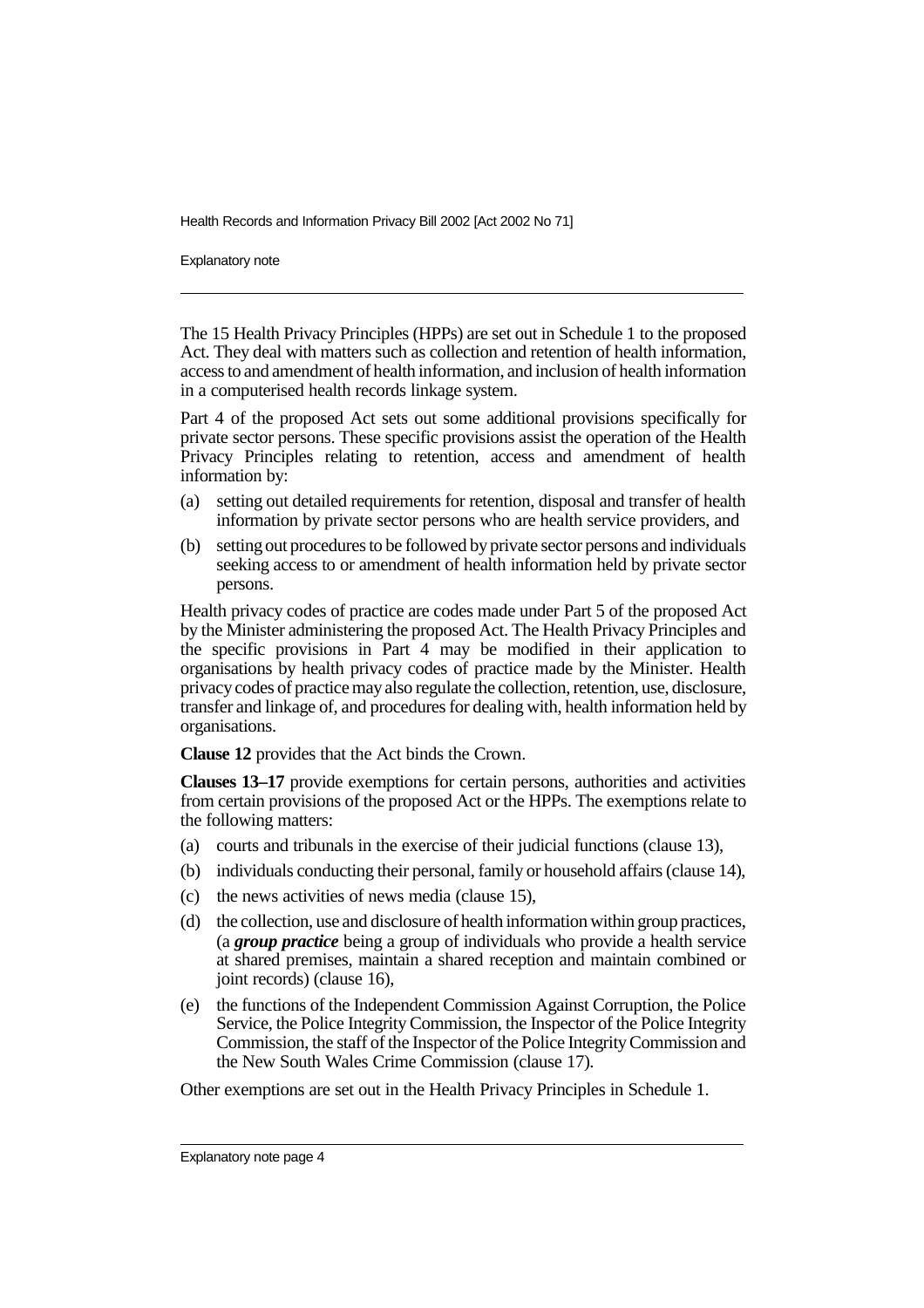Explanatory note

**Clause 18** prevents an exemption under the proposed Act from authorising an organisation to any thing that it is otherwise prohibited from doing.

**Clause 19** sets out how the Health Privacy Principles apply to health information collected before the commencement of Schedule 1 (the Schedule containing the HPPs).

### **Part 3 Provisions for public sector agencies**

The Part deals with the application of the proposed Act to public sector agencies.

**Clause 21** establishes a complaints procedure for complaints about the contravention of a Health Privacy Principle or a health privacy code of conduct by public sector agencies. Complaints are dealt with in the same way that a complaint under the *Privacy and Personal Information Protection Act 1998* is dealt with. The complainant can make a complaint to the Privacy Commissioner under that Act, who can investigate and report on the complaint, or the complainant can apply to the public sector agency for an internal review under that Act, followed by review by the Administrative Decisions Tribunal.

**Clauses 20** and **22** deal with the relationship between the proposed Act, the *State Records Act 1998* and the *Freedom of Information Act 1989*.

# **Part 4 Provisions for private sector persons**

The Part contains specific provisions for private sector persons that are additional to, and assist the operation of, the Health Privacy Principles in their application to private sector persons.

#### **Division 1 General**

The Division deals with two general matters. **Clause 23** provides a general exemption from the requirements of Part 4 for private sector persons who are required or authorised not to comply with such a provision. There are similar exemptions to several of the Health Privacy Principles, set out in the relevant Health Privacy Principle in Schedule 1.

**Clause 24** provides for the issuing of guidelines by the Privacy Commissioner with respect to matters dealt with in Part 4 for private sector persons, for the purpose of assisting them to comply with the Health Privacy Principles and this Part.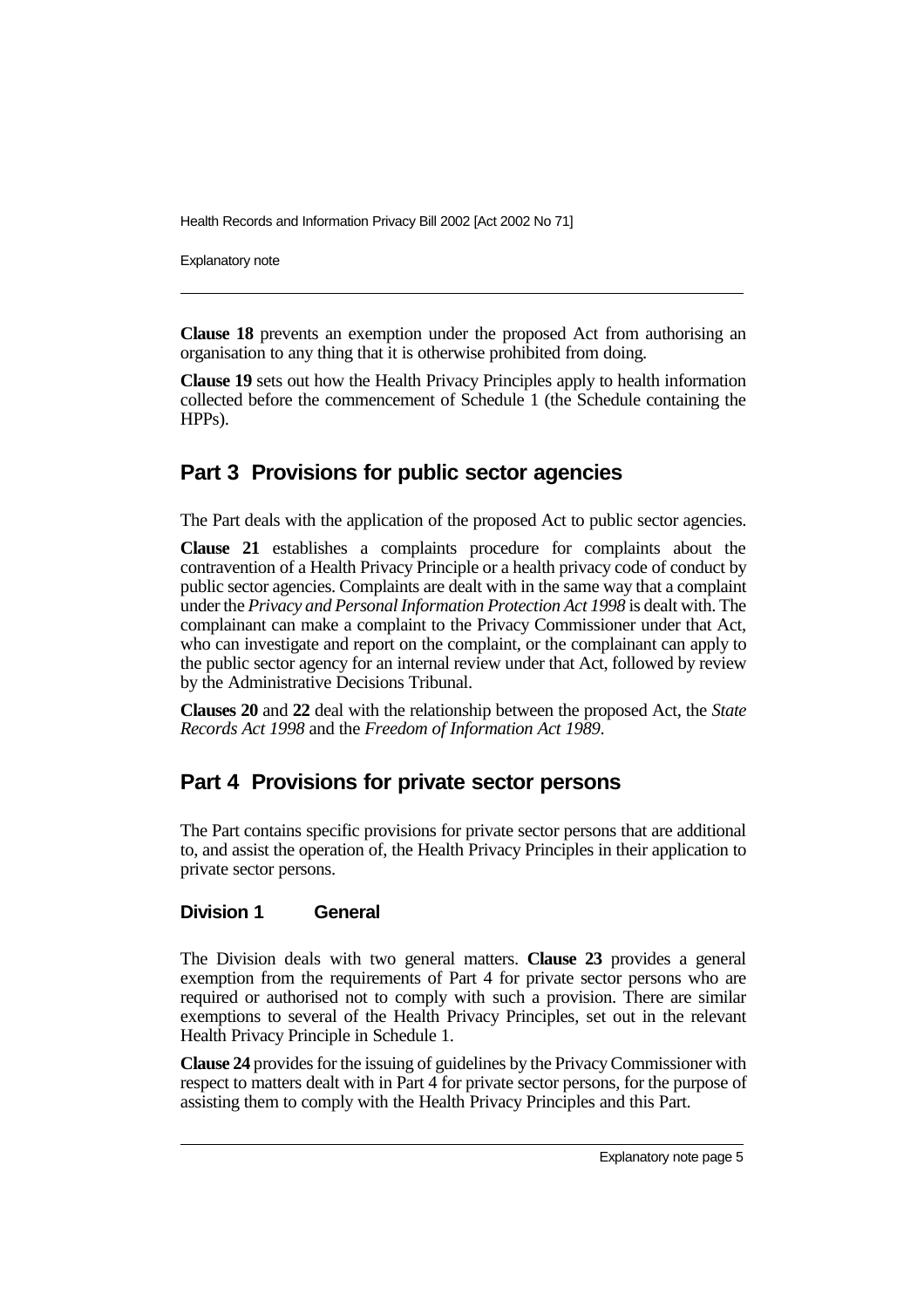Explanatory note

#### **Division 2 Retention of health information**

**Clause 25** requires health service providers to retain health information relating to an individual for 7 years from the last occasion on which a health service was provided to the individual by the health service provider. If the health information was collected while the individual was under the age of 18 years, the health service provider must retain the health information until the individual has attained the age of 25 years.

#### **Division 3 Access to health information**

The Division (**clauses 26–32**) sets out procedures by which an individual can request and be given access to health information relating to the individual held by a private sector person. The private sector person may refuse to give the individual access on specified grounds (set out in clause 29).

If the private sector person refuses to give the individual access to the health information on the ground that providing access would pose a serious threat to the life or health of the individual, the individual may request the private sector person to give access instead to a registered medical practitioner nominated by the individual.

#### **Division 4 Amendment of health information**

The Division (**clauses 33–37**) sets out procedures by which an individual can request amendment of health information relating to the individual held by a private sector person if the individual claims that the health information is inaccurate, out of date, incomplete or misleading. The private sector person may refuse to amend the health information on specified grounds (clause  $3\overline{4}$  (2)).

If the private sector person refuses to amend the health information, the individual may require the private sector person to add a notation to the health information specifying the respects in which the individual claims the information is incomplete, incorrect, out of date or misleading, and setting out such information as the individual claims is necessary to complete the information or to bring it up to date.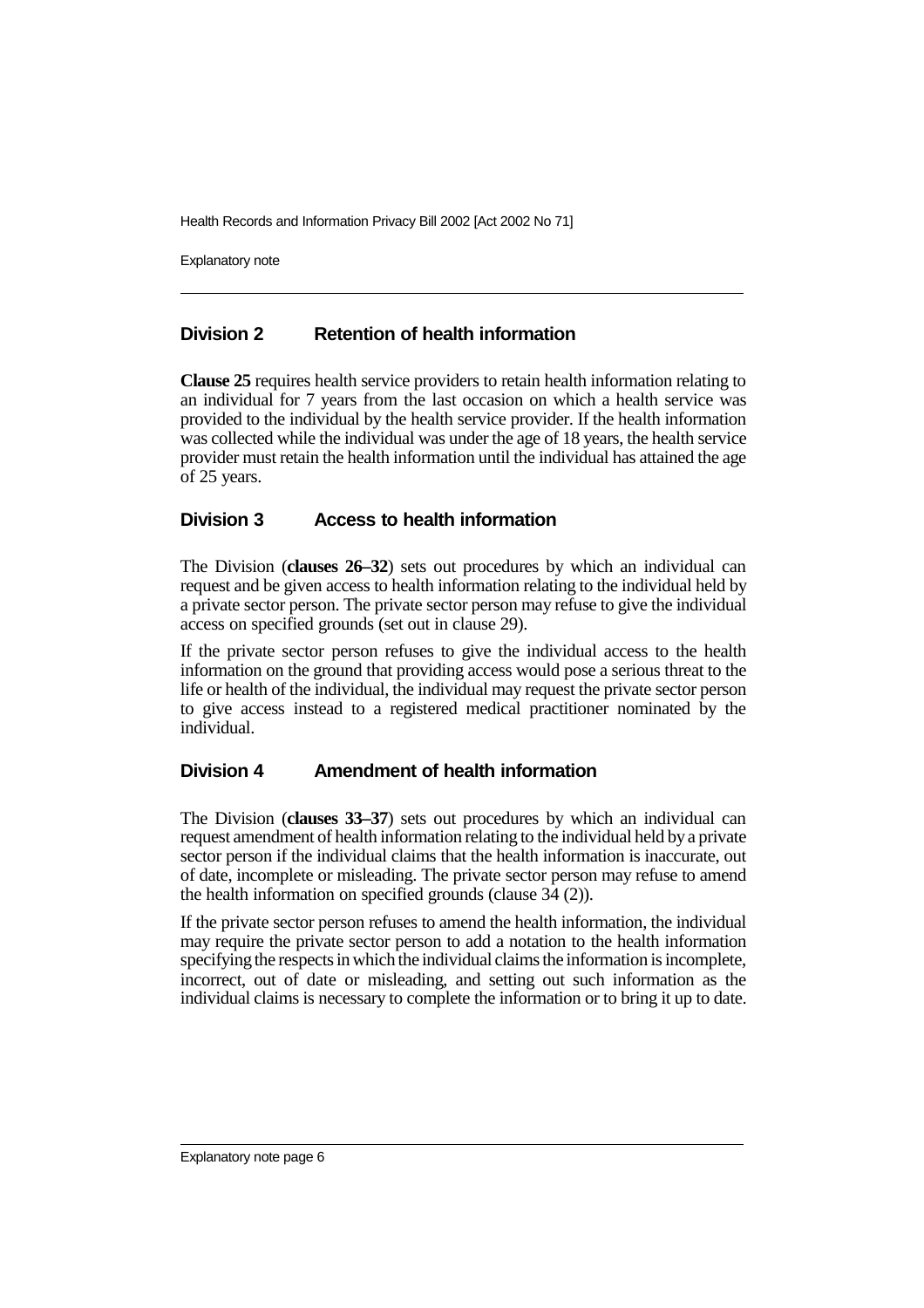Explanatory note

### **Part 5 Health privacy codes of practice**

The Part (**clauses 38–40**) makes provision for health privacy codes of practice to be made by the Minister. A health privacy code of practice may regulate any of the following matters:

- (a) the collection or retention of health information held by organisations,
- (b) the use or disclosure of health information held by organisations,
- (c) the transfer by organisations of health information from New South Wales to a jurisdiction outside New South Wales or to a Commonwealth agency,
- (d) the electronic or computerised linkage of health information held by organisations,
- (e) the procedures for dealing with health information held by organisations.

Health privacy codes of practice can apply to specified classes of health information, or to specified organisations or classes of organisations, or to any specified activity or class of activity.

A health privacy code of practice may modify the application to any organisation of any Health Privacy Principle or any provision of Part 4.

# **Part 6 Complaints against private sector persons**

#### **Division 1 General**

The Division (**clauses 41–47**) allows an individual to make a complaint to the Privacy Commissioner about an alleged contravention of a Health Privacy Principle, a provision of Part 4 or a health privacy code of practice by a private sector person.

A complaint against a private sector person is made to the Privacy Commissioner, who makes a preliminary assessment of the complaint to decide whether or not to deal with the complaint. If the Privacy Commissioner decides to deal with the complaint, the Privacy Commission carries out an assessment to determine if there is a prima facie case of contravention of a Health Privacy Principle, a provision of Part 4 or a health privacy code of practice.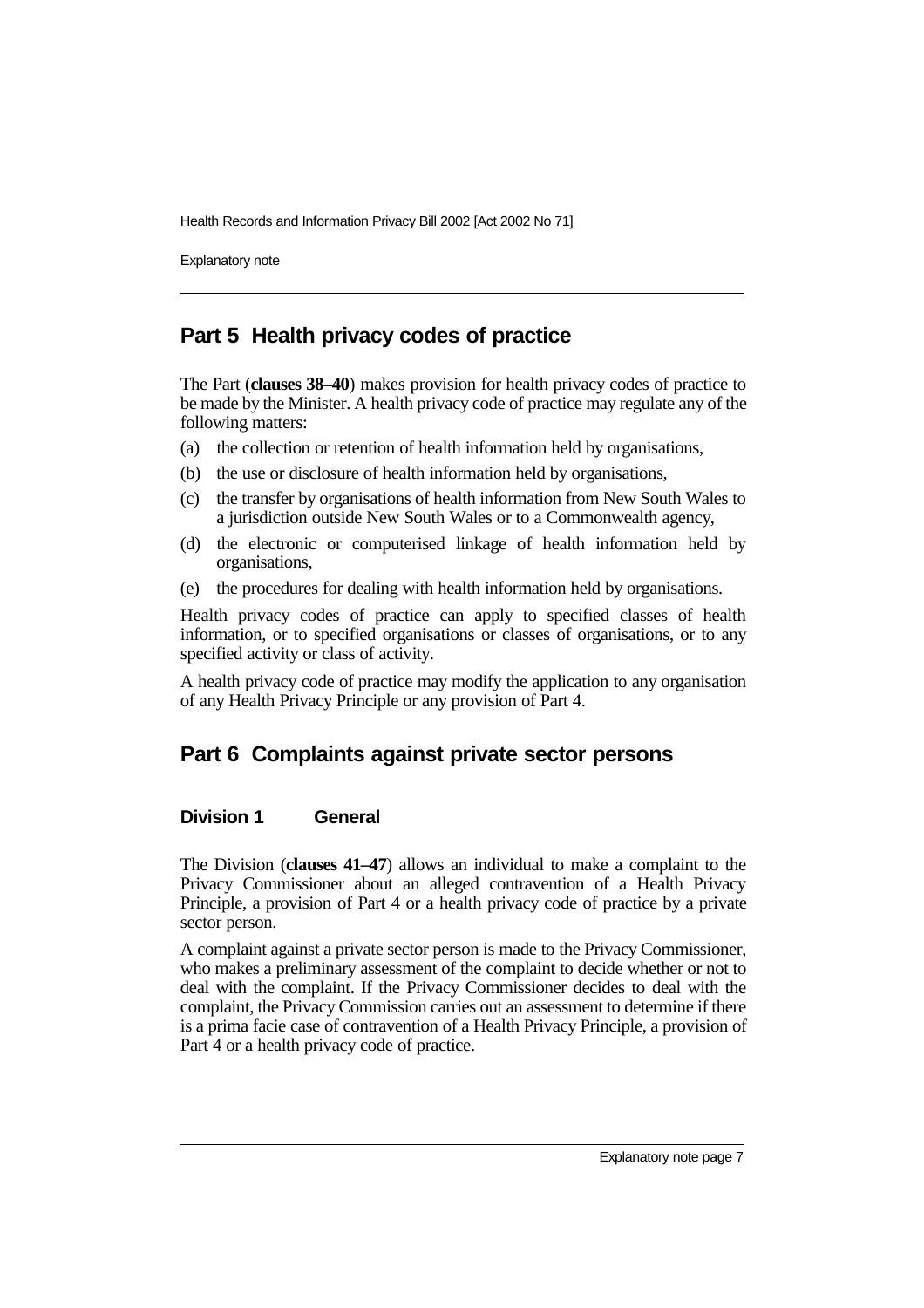Explanatory note

If the Privacy Commissioner is satisfied that there is such a prima facie case of contravention, the Privacy Commission can deal with the complaint by:

- (a) endeavouring to resolve the complaint by conciliation, or
- (b) further investigating the complaint and making a report, or
- (c) determining that the complaint has been resolved to the Privacy Commissioner's satisfaction.

If the Privacy Commissioner decides that the matter has been resolved or conducts a conciliation, no further action is to be taken by the Privacy Commissioner (whether or not the parties reach an agreement at conciliation).

If the Privacy Commissioner makes a report about the complaint, the complainant can apply to the Administrative Decisions Tribunal to hold an inquiry into the complaint under Division 2.

#### **Division 2 The functions of the Administrative Decisions Tribunal**

The Division (**clauses 48–57**) provides for the Administrative Decisions Tribunal to conduct an inquiry into a complaint about which the Privacy Commissioner has made a report. After holding an inquiry, the Tribunal may decide to take no action on the matter, or it can make a number of orders, including the following:

- (a) an order requiring the respondent to the complaint to pay to the complainant damages not exceeding \$40,000 if the respondent is a body corporate, or not exceeding \$10,000 in any other case, by way of compensation for any loss or damage suffered by reason of the respondent's conduct,
- (b) an order requiring the respondent to refrain from any conduct or action in contravention of a Health Privacy Principle, a provision of Part 4 or a health privacy code of practice,
- (c) an order requiring the performance of a Health Privacy Principle, a provision of Part 4 or a health privacy code of practice,
- (d) an order requiring health information that has been disclosed to be corrected by the respondent,
- (e) an order requiring the respondent to take specified steps to remedy any loss or damage suffered by the complainant.

However, the Tribunal make an order for payment of damages only if:

(a) the application relates to conduct that occurs after the end of the 12-month period following the date on which Schedule 1 commences, and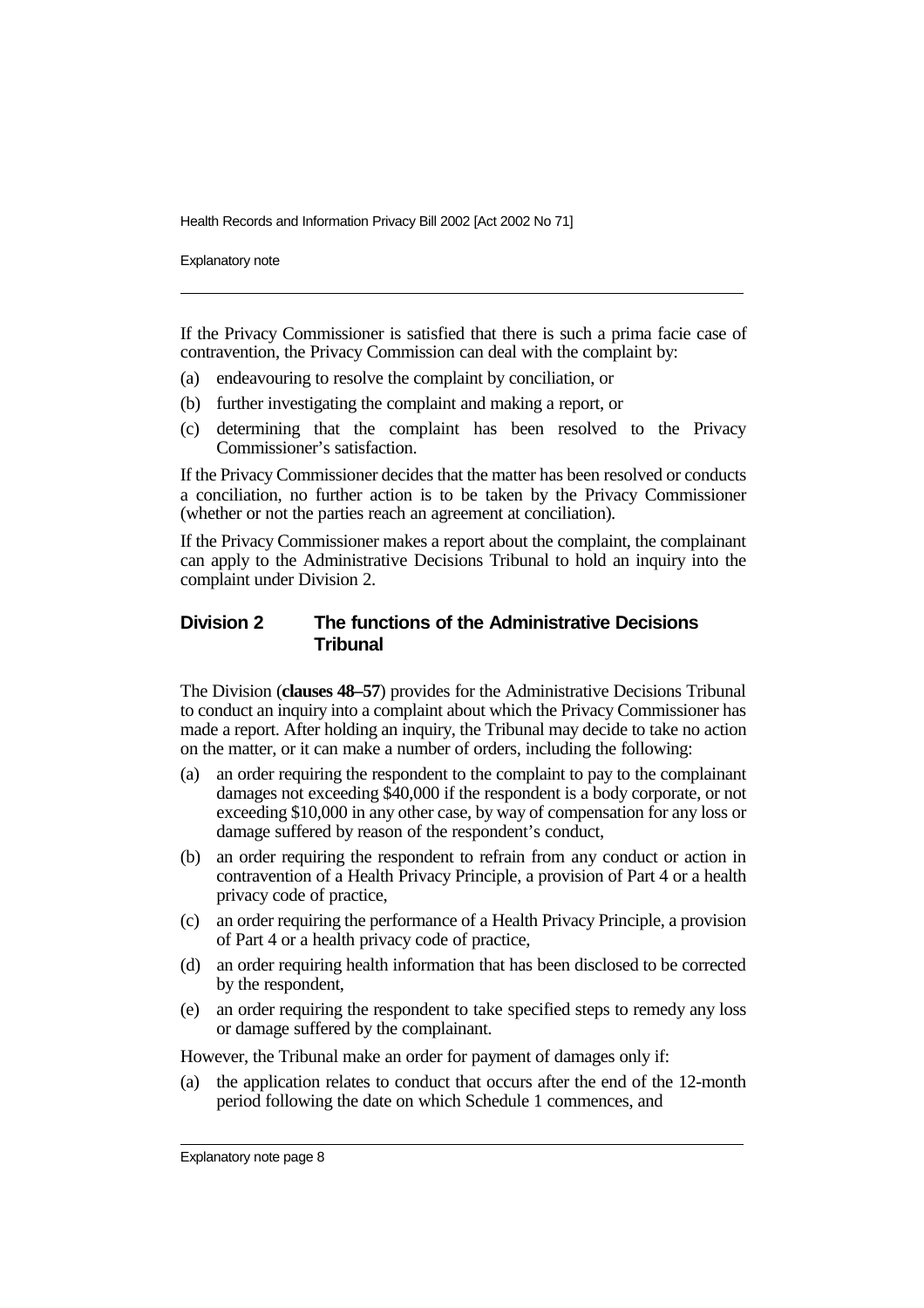Explanatory note

(b) the Tribunal is satisfied that the applicant has suffered financial loss, or psychological or physical harm, because of the conduct of the respondent.

A person may appeal against an order or decision made by the Tribunal to an Appeal Panel of the Tribunal.

### **Part 7 Privacy Commissioner**

**Clause 58** confers functions on the Privacy Commissioner relating to the following matters:

- (a) promoting the adoption of, and monitoring compliance with, the Health Privacy Principles and the provisions of Part 4,
- (b) preparing and publishing guidelines relating to the protection of health information and other privacy matters, and promoting the adoption of such guidelines,
- (c) providing assistance to organisations in adopting and complying with the Health Privacy Principles and the provisions of Part 4,
- (d) conducting research, and collecting and collating information, about any matter relating to the protection of health information and the privacy of individuals,
- (e) providing advice on matters relating to the protection of health information and the privacy of individuals,
- (f) receiving, investigating and conciliating complaints about alleged contraventions of Health Privacy Principles, provisions of Part 4 or health privacy codes of practice.

**Clauses 59–61** provide the Privacy Commissioner with the same powers to make inquiries and conduct investigations that the Privacy Commissioner has under the *Privacy and Personal Information Protection Act 1998*, in order to enable the Privacy Commissioner to exercise the Privacy Commissioner's functions under the proposed Act.

**Clause 62** enables the Privacy Commissioner to make a written direction exempting an organisation from a Health Privacy Principle, a provision of Part 4 or a health privacy code of practice, or modifying the application of such a Principle, provision or code. However, such a direction may only be made if it is in the public interest, and after consultation with the Attorney General and approval by the Minister.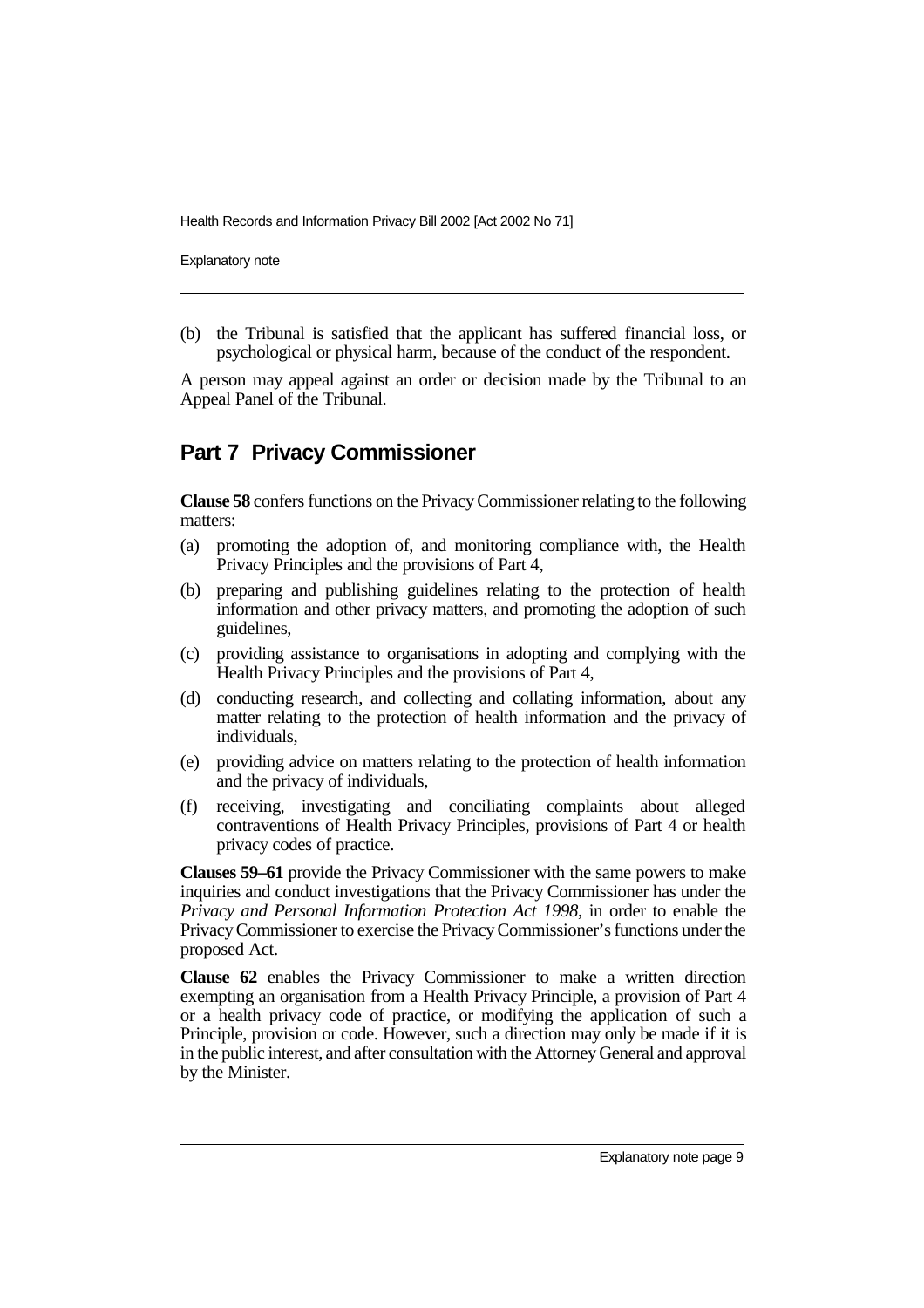Explanatory note

**Clause 63** empowers the Privacy Commissioner to require an organisation to provide the Privacy Commissioner with information:

- (a) concerning the arrangements made by the organisation to enable the organisation to comply with the Health Privacy Principles, the provisions of Part 4 and any health privacy code of practice applying to the organisation, and
- (b) demonstrating the means by which the organisation is implementing such arrangements.

**Clause 64** enables the Privacy Commissioner to issue guidelines with respect to certain matters, and provides for the preparation and making of guidelines. The Privacy Commissioner cannot issue guidelines unless the guidelines are approved by the Minister.

**Clauses 65–67** provide for the Privacy Commissioner to refer complaints to the Health Care Complaints Commission, the Commonwealth Privacy Commissioner (that is, the Office of the Privacy Commissioner established by the *Privacy Act 1988* of the Commonwealth), and other persons or bodies.

### **Part 8 Miscellaneous**

**Clauses 68** and **69** create new offences relating to corrupt disclosure of health information by public officials and offering to supply health information corruptly disclosed. These offences mirror existing offences in the *Privacy and Personal Information Protection Act 1998*. **Clause 70** creates offences prohibiting the use of intimidation, threats or misrepresentations to persuade an individual to refrain from making or pursuing a request, complaint or application under the proposed Act, or to give a consent (or do, without consent, an act for which consent is required) under the proposed Act.

**Clause 71** prevents the proposed Act from giving rise to any civil or criminal liability except to the extent expressly provided by the proposed Act. For example, a contravention of the Act does not give rise to any action for a breach of statutory duty.

**Clause 72** protects persons acting in good faith under the proposed Act from any action for defamation or breach of confidence or any criminal liability.

**Clause 73** enables an organisation to charge a fee for certain matters, such as giving an individual a copy of health information. The fee must not exceed any fee prescribed by the regulations.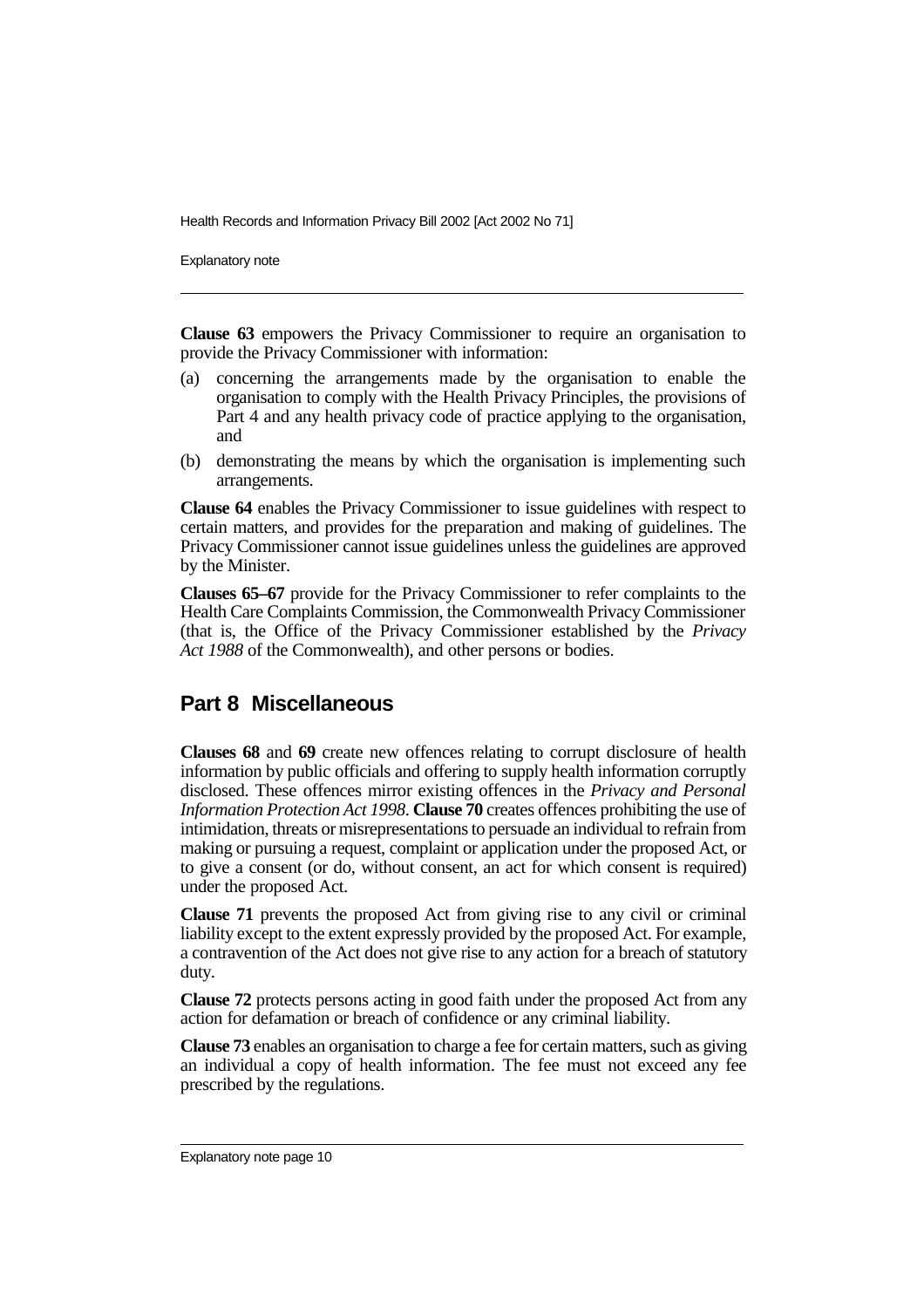Explanatory note

**Clause 74** provides that offences against the proposed Act are to be dealt with summarily before a Local Court.

**Clause 75** empowers the Governor to make regulations for or with respect to specified matters.

**Clauses 76** and **77** are formal provisions giving effect to Schedule 2 (Savings and transitional provisions) and Schedule 3 (Amendment of the *Privacy and Personal Information Protection Act 1998*).

**Clause 78** provides for the Minister to review the proposed Act as soon as possible after 5 years from the date of assent to the proposed Act. A report on the outcome of the review is to be tabled in Parliament.

# **Schedule 1 Health Privacy Principles**

The Schedule contains the 15 Health Privacy Principles.

# **Schedule 2 Savings and transitional provisions**

The Schedule contains savings and transitional provisions consequent on the enactment of the proposed Act.

# **Schedule 3 Amendment of Privacy and Personal Information Protection Act 1998**

The Schedule contains various amendments to the *Privacy and Personal Information Protection Act 1998* (the *PPIP Act*). The amendments set out in **Schedule 3 [2]**, **[3]**, **[5]**, **[12]**–**[20]** and **[22]**–**[25]** are consequential to the enactment of the proposed Act. The other amendments are miscellaneous amendments to the PPIP Act.

**Schedule 3 [4]** and **[11]** make it clear that the requirements in section 15 of the PPIP Act relating to alteration of personal information held by public sector agencies apply despite anything to the contrary in section 25 of the PPIP Act or section 21 of the *State Records Act 1998*. Section 25 of the PPIP Act is a general exemption that authorises public sector agencies not to comply with specified provisions of the PPIP Act if non-compliance is authorised under an Act or any other law (including the *State Records Act 1998*). Section 21 of the *State Records Act 1998* prohibits a person from (among other things) altering a State record.